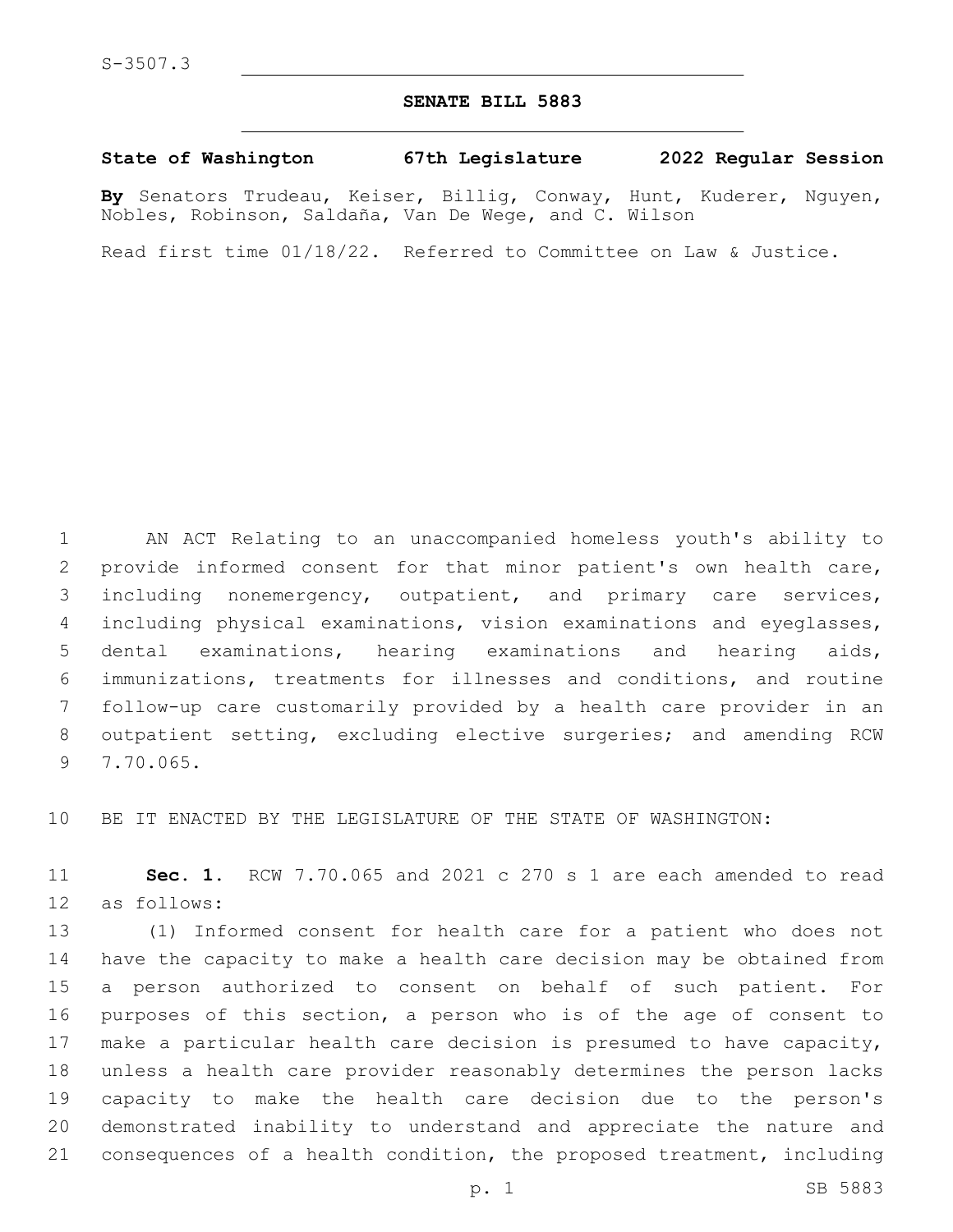the anticipated results, benefits, risks, and alternatives to the proposed treatment, including nontreatment, and reach an informed decision as a result of cognitive impairment; and the health care provider documents the basis for the determination in the medical 5 record.

 (a) Persons authorized to provide informed consent to health care on behalf of an adult patient who does not have the capacity to make a health care decision shall be a member of one of the following classes of persons in the following order of priority:

10 (i) The appointed quardian of the patient, if any;

 (ii) The individual, if any, to whom the patient has given a durable power of attorney that encompasses the authority to make 13 health care decisions;

(iii) The patient's spouse or state registered domestic partner;

 (iv) Children of the patient who are at least eighteen years of 16 age;

17 (v) Parents of the patient;

18 (vi) Adult brothers and sisters of the patient;

 (vii) Adult grandchildren of the patient who are familiar with 20 the patient;

 (viii) Adult nieces and nephews of the patient who are familiar 22 with the patient;

 (ix) Adult aunts and uncles of the patient who are familiar with 24 the patient; and

 $(25)$   $(x)$   $(A)$  An adult who:

26 (I) Has exhibited special care and concern for the patient;

(II) Is familiar with the patient's personal values;

(III) Is reasonably available to make health care decisions;

 (IV) Is not any of the following: A physician to the patient or an employee of the physician; the owner, administrator, or employee of a health care facility, nursing home, or long-term care facility where the patient resides or receives care; or a person who receives 33 compensation to provide care to the patient; and

(V) Provides a declaration under (a)(x)(B) of this subsection.

 $(B)$  An adult who meets the requirements of (a)(x)(A) of this subsection shall provide a declaration, which is effective for up to six months from the date of the declaration, signed and dated under penalty of perjury pursuant to chapter 5.50 RCW, that recites facts and circumstances demonstrating that he or she is familiar with the 40 patient and that he or she: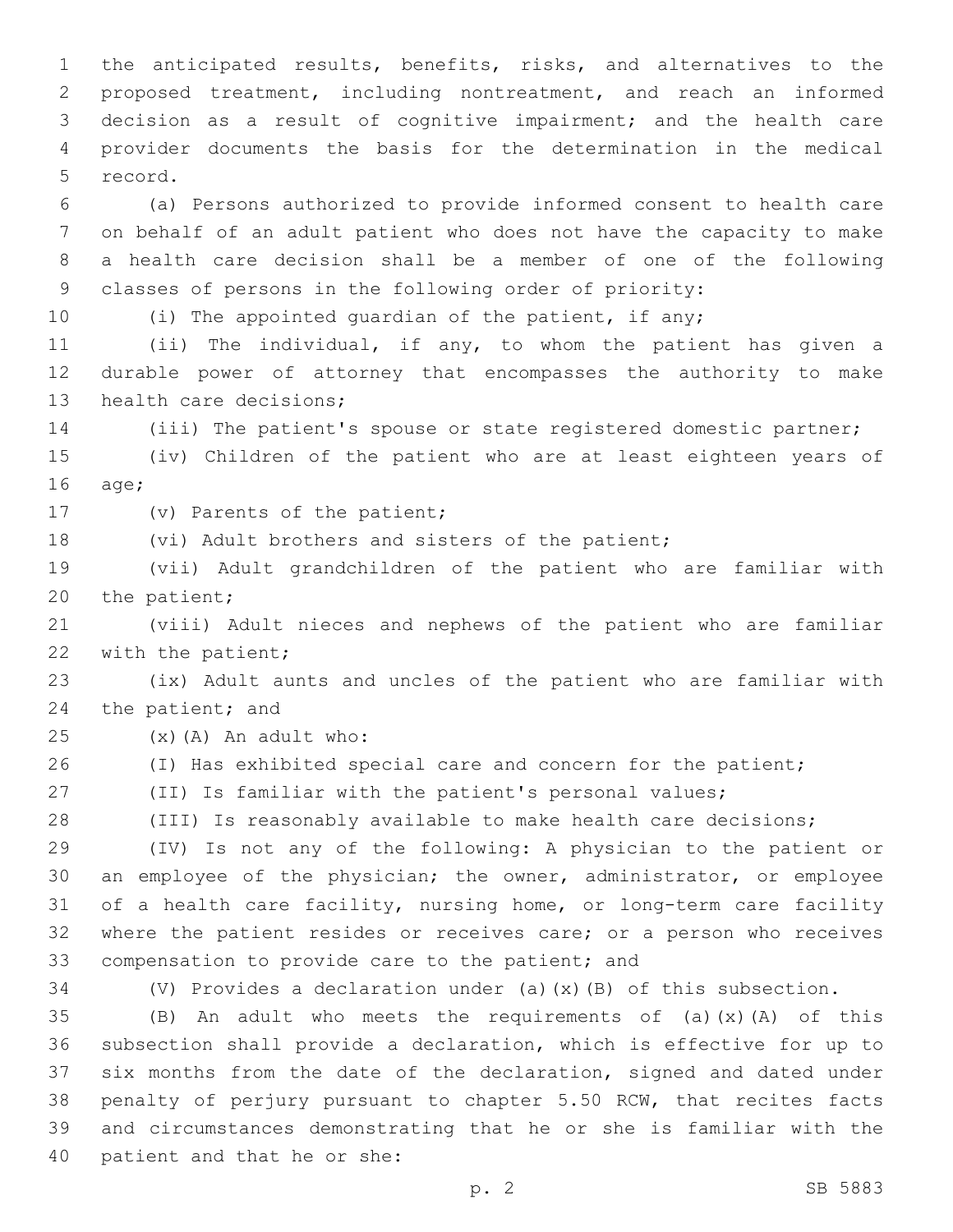(I) Meets the requirements of (a)(x)(A) of this subsection;

(II) Is a close friend of the patient;2

 (III) Is willing and able to become involved in the patient's 4 health care:

 (IV) Has maintained such regular contact with the patient as to be familiar with the patient's activities, health, personal values, 7 and morals; and

 (V) Is not aware of a person in a higher priority class willing and able to provide informed consent to health care on behalf of the 10 patient.

 (C) A health care provider may, but is not required to, rely on a declaration provided under (a)(x)(B) of this subsection. The health care provider or health care facility where services are rendered is immune from suit in any action, civil or criminal, or from professional or other disciplinary action when such reliance is based on a declaration provided in compliance with (a)(x)(B) of this 17 subsection.

 (b) If the health care provider seeking informed consent for proposed health care of the patient who does not have the capacity to make a particular health care decision, other than a person who is under the age of consent for the particular health care decision, makes reasonable efforts to locate and secure authorization from a competent person in the first or succeeding class and finds no such person available, authorization may be given by any person in the next class in the order of descending priority. However, no person under this section may provide informed consent to health care:

 (i) If a person of higher priority under this section has refused 28 to give such authorization; or

 (ii) If there are two or more individuals in the same class and the decision is not unanimous among all available members of that 31 class.

 (c) Before any person authorized to provide informed consent on behalf of a patient who does not have the capacity to make a health 34 care decision exercises that authority, the person must first determine in good faith that that patient, if he or she had the capacity to make the health care decision, would consent to the proposed health care. If such a determination cannot be made, the decision to consent to the proposed health care may be made only after determining that the proposed health care is in the patient's best interests. This subsection (1)(c) does not apply to informed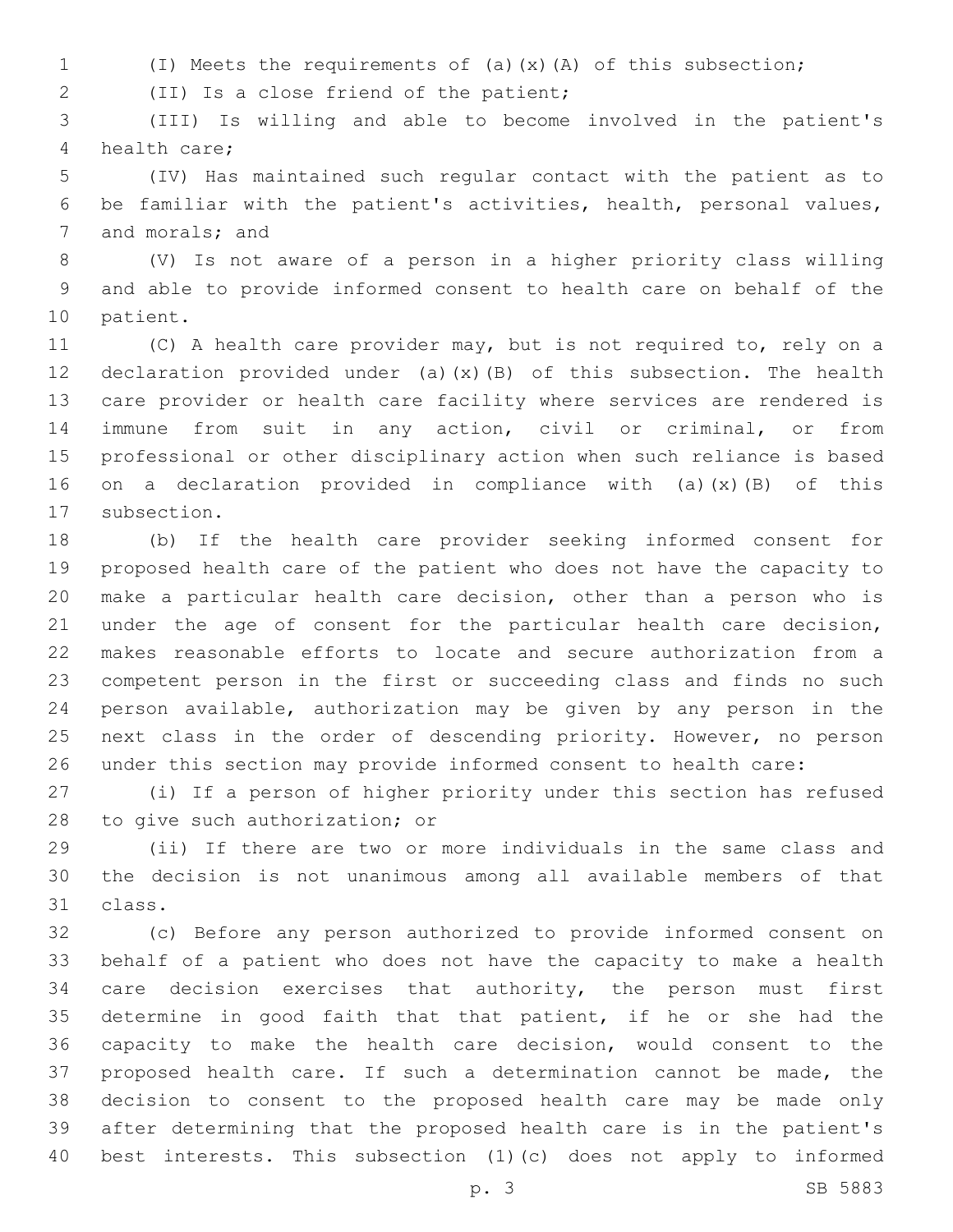consent provided on behalf of a patient who has not reached the age of consent required to make a particular health care decision.

 (d) No rights under Washington's death with dignity act, chapter 70.245 RCW, may be exercised through a person authorized to provide informed consent to health care on behalf of a patient who does not 6 have the capacity to make a health care decision.

 (2) Informed consent for health care, including mental health care, for a patient who is under the age of majority and who is not otherwise authorized to provide informed consent, may be obtained from a person authorized to consent on behalf of such a patient.

 (a) Persons authorized to provide informed consent to health care, including mental health care, on behalf of a patient who is under the age of majority and who is not otherwise authorized to provide informed consent, shall be a member of one of the following classes of persons in the following order of priority:

 (i) The appointed guardian, or legal custodian authorized pursuant to Title 26 RCW, of the minor patient, if any;

 (ii) A person authorized by the court to consent to medical care for a child in out-of-home placement pursuant to chapter 13.32A or 20 13.34 RCW, if any;

21 (iii) Parents of the minor patient;

 (iv) The individual, if any, to whom the minor's parent has given a signed authorization to make health care decisions for the minor 24 patient; and

 (v) A competent adult representing himself or herself to be a relative responsible for the health care of such minor patient or a competent adult who has signed and dated a declaration under penalty of perjury pursuant to chapter 5.50 RCW stating that the adult person is a relative responsible for the health care of the minor patient. Such declaration shall be effective for up to six months from the 31 date of the declaration.

 (b)(i) Informed consent for health care on behalf of a patient who is under the age of majority and who is not otherwise authorized to provide informed consent may be obtained from a school nurse, school counselor, or homeless student liaison when:

 (A) Consent is necessary for nonemergency, outpatient, primary care services, including physical examinations, vision examinations and eyeglasses, dental examinations, hearing examinations and hearing aids, immunizations, treatments for illnesses and conditions, and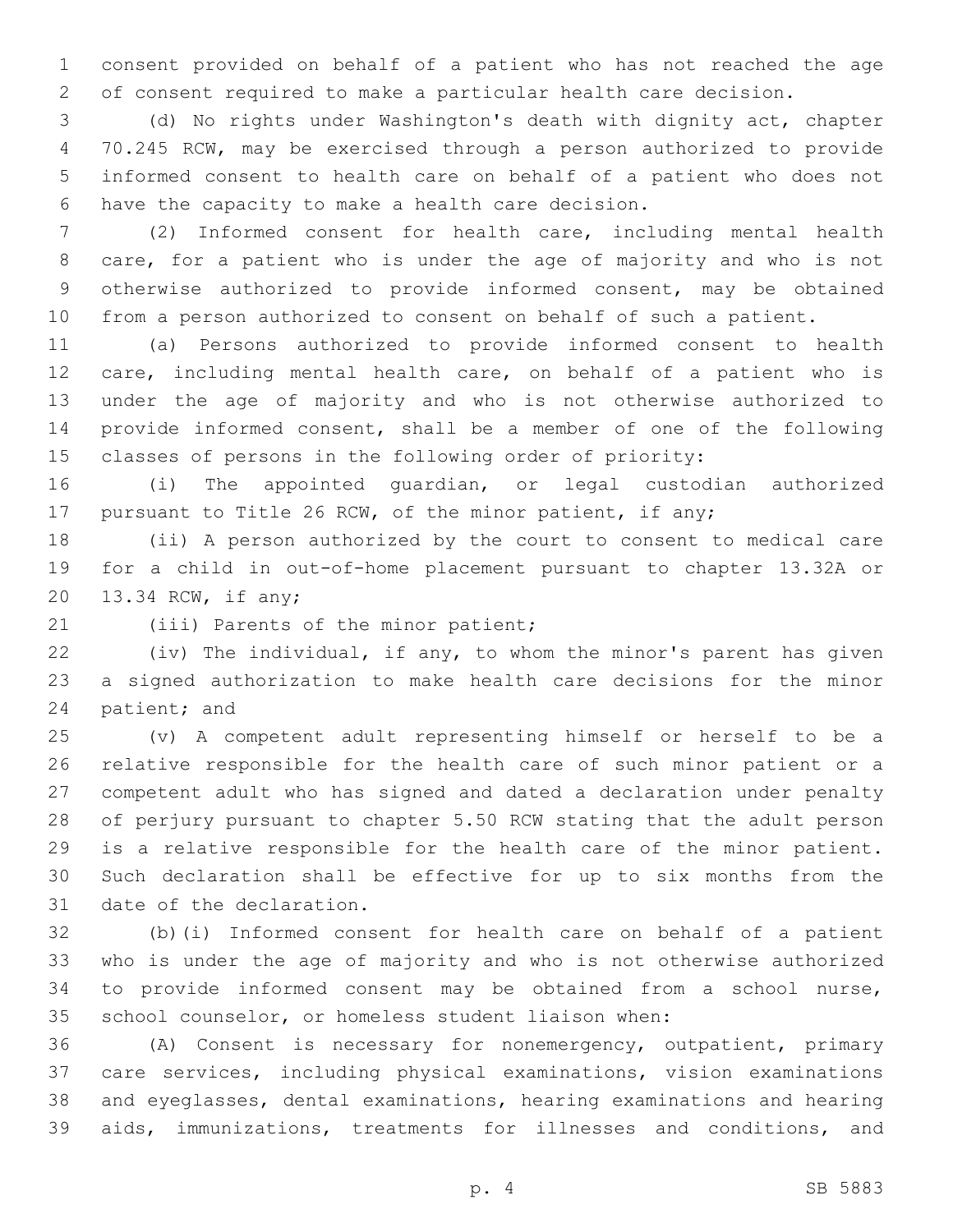routine follow-up care customarily provided by a health care provider in an outpatient setting, excluding elective surgeries;

 (B) The minor patient meets the definition of a "homeless child or youth" under the federal McKinney-Vento homeless education assistance improvements act of 2001, P.L. 107-110, January 8, 2002, 115 Stat. 2005; and6

 (C) The minor patient is not under the supervision or control of a parent, custodian, or legal guardian, and is not in the care and custody of the department of social and health services.

 (ii) A person authorized to consent to care under this subsection (2)(b) and the person's employing school or school district are not subject to administrative sanctions or civil damages resulting from 13 the consent or nonconsent for care, any care, or payment for any care, rendered pursuant to this section. Nothing in this section prevents a health care facility or a health care provider from seeking reimbursement from other sources for care provided to a minor 17 patient under this subsection (2)(b).

 (iii) Upon request by a health care facility or a health care provider, a person authorized to consent to care under this subsection (2)(b) must provide to the person rendering care a declaration signed and dated under penalty of perjury pursuant to chapter 5.50 RCW stating that the person is a school nurse, school counselor, or homeless student liaison and that the minor patient meets the elements under (b)(i) of this subsection. The declaration must also include written notice of the exemption from liability 26 under (b)(ii) of this subsection.

 (c) A health care provider may, but is not required to, rely on the representations or declaration of a person claiming to be a 29 relative responsible for the care of the minor patient, under (a)(v) of this subsection, or a person claiming to be authorized to consent to the health care of the minor patient under (b) of this subsection, if the health care provider does not have actual notice of the falsity of any of the statements made by the person claiming to be a relative responsible for the health care of the minor patient, or person claiming to be authorized to consent to the health care of the 36 minor patient.

 (d) A health care facility or a health care provider may, in its discretion, require documentation of a person's claimed status as being a relative responsible for the health care of the minor patient, or a person claiming to be authorized to consent to the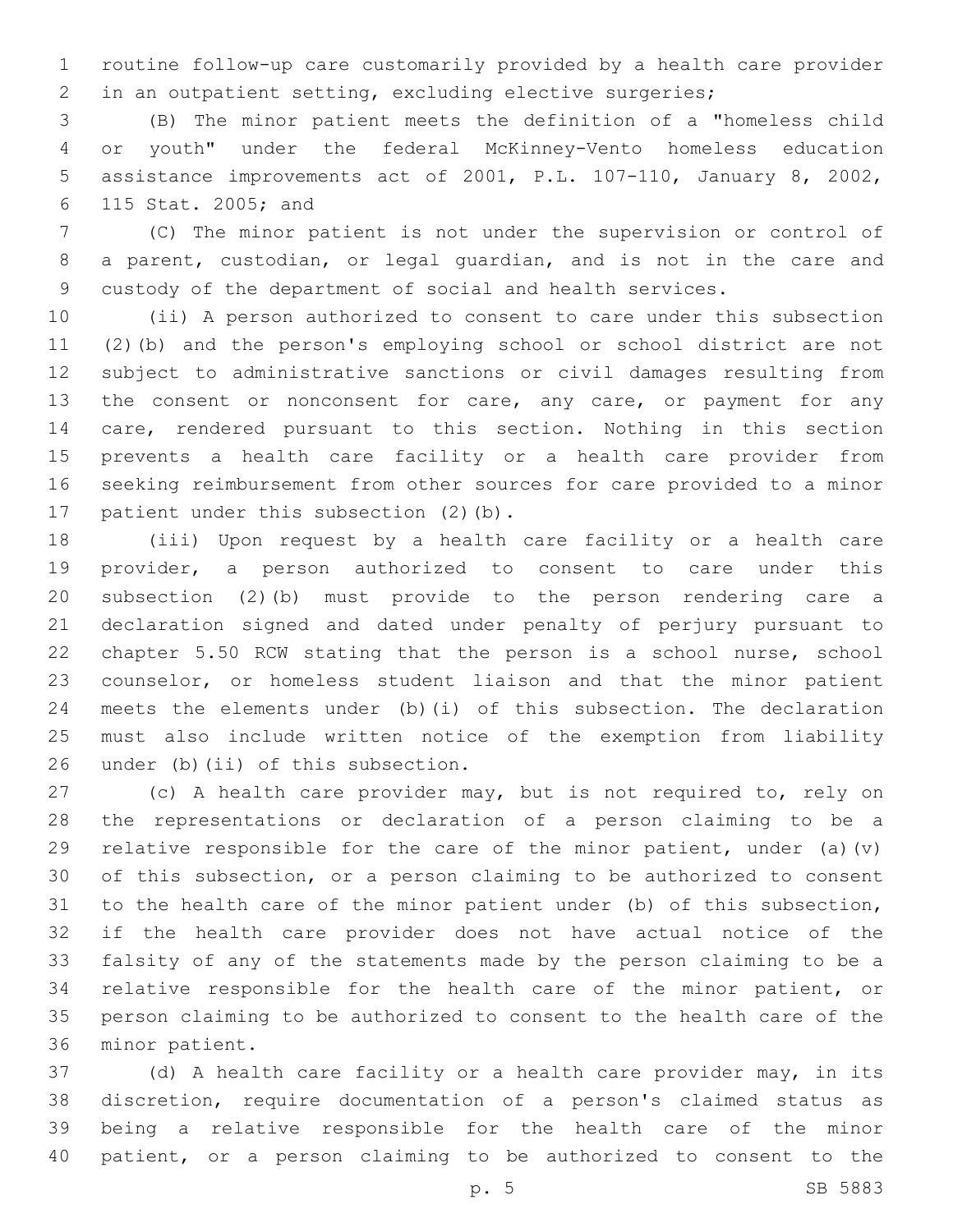health care of the minor patient under (b) of this subsection. However, there is no obligation to require such documentation.

 (e) The health care provider or health care facility where services are rendered shall be immune from suit in any action, civil or criminal, or from professional or other disciplinary action when such reliance is based on a declaration signed under penalty of perjury pursuant to chapter 5.50 RCW stating that the adult person is a relative responsible for the health care of the minor patient under (a)(v) of this subsection, or a person claiming to be authorized to consent to the health care of the minor patient under (b) of this 11 subsection.

 (3) An unaccompanied homeless youth who is a minor patient who is 13 not otherwise authorized to provide informed consent and is unable to 14 obtain informed consent under subsection (2)(b)(i) of this section is authorized to provide informed consent for nonemergency, outpatient, 16 primary care services, including physical examinations, vision examinations and eyeglasses, dental examinations, hearing examinations and hearing aids, immunizations, treatments for 19 illnesses and conditions, and routine follow-up care customarily 20 provided by a health care provider in an outpatient setting, excluding elective surgeries.

(a) For purposes of this subsection:

 (i) "Youth" and "minor" mean an unemancipated individual who is 24 under the chronological age of 18 years.

 (ii) "Unaccompanied" means a youth experiencing homelessness while not in the physical custody of a parent or guardian.

 (iii) "Homeless" means without a fixed, regular, and adequate nighttime residence as set forth in the federal McKinney-Vento homeless education assistance improvements act of 2001, P.L. 107-110, January 8, 2002, 115 Stat. 2005.

31 (b) A health care provider may, but is not required to, request documentation that the minor patient under this subsection (3) is an unaccompanied homeless youth. Acceptable documentation that a minor patient is an unaccompanied homeless youth includes, but is not limited to, a written, oral, or electronic statement by:

 (i) Staff at a governmental or nonprofit human services agency or homeless services agency;

(ii) An attorney representing the minor; or

 (iii) An adult relative of the minor or other adult with knowledge of the minor and the minor's housing situation.